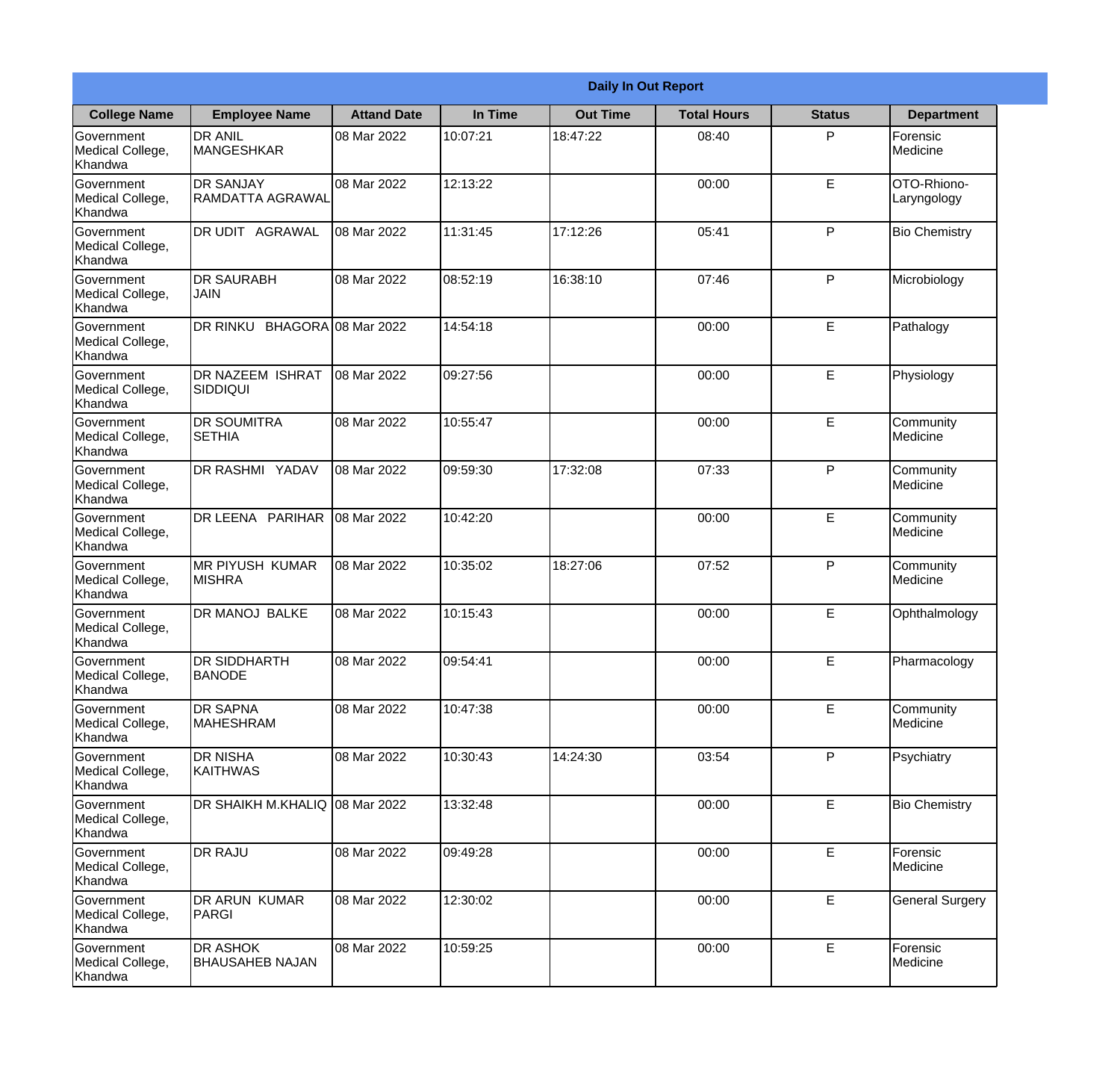| <b>Designation</b>                  | <b>Category</b> |
|-------------------------------------|-----------------|
| Assistant Professor   Para Clinical |                 |
| Professor                           | Clinical        |
| Associate Professor Non Clinical    |                 |
| Associate Professor Para Clinical   |                 |
| <b>Assistant Professor</b>          | Para Clinical   |
| Professor                           | Non Clinical    |
| Assistant Professor   Para Clinical |                 |
| Assistant Professor   Para Clinical |                 |
| Assistant Professor   Para Clinical |                 |
| Statistician                        | Para Clinical   |
| <b>Assistant Professor</b>          | Clinical        |
| Associate Professor   Para Clinical |                 |
| Associate Professor   Para Clinical |                 |
| Assistant Professor   Clinical      |                 |
| Professor                           | Non Clinical    |
| Demonstrator/Tutor   Para Clinical  |                 |
| <b>Assistant Professor</b>          | Clinical        |
| Associate Professor   Para Clinical |                 |

## **Daily In Out Report**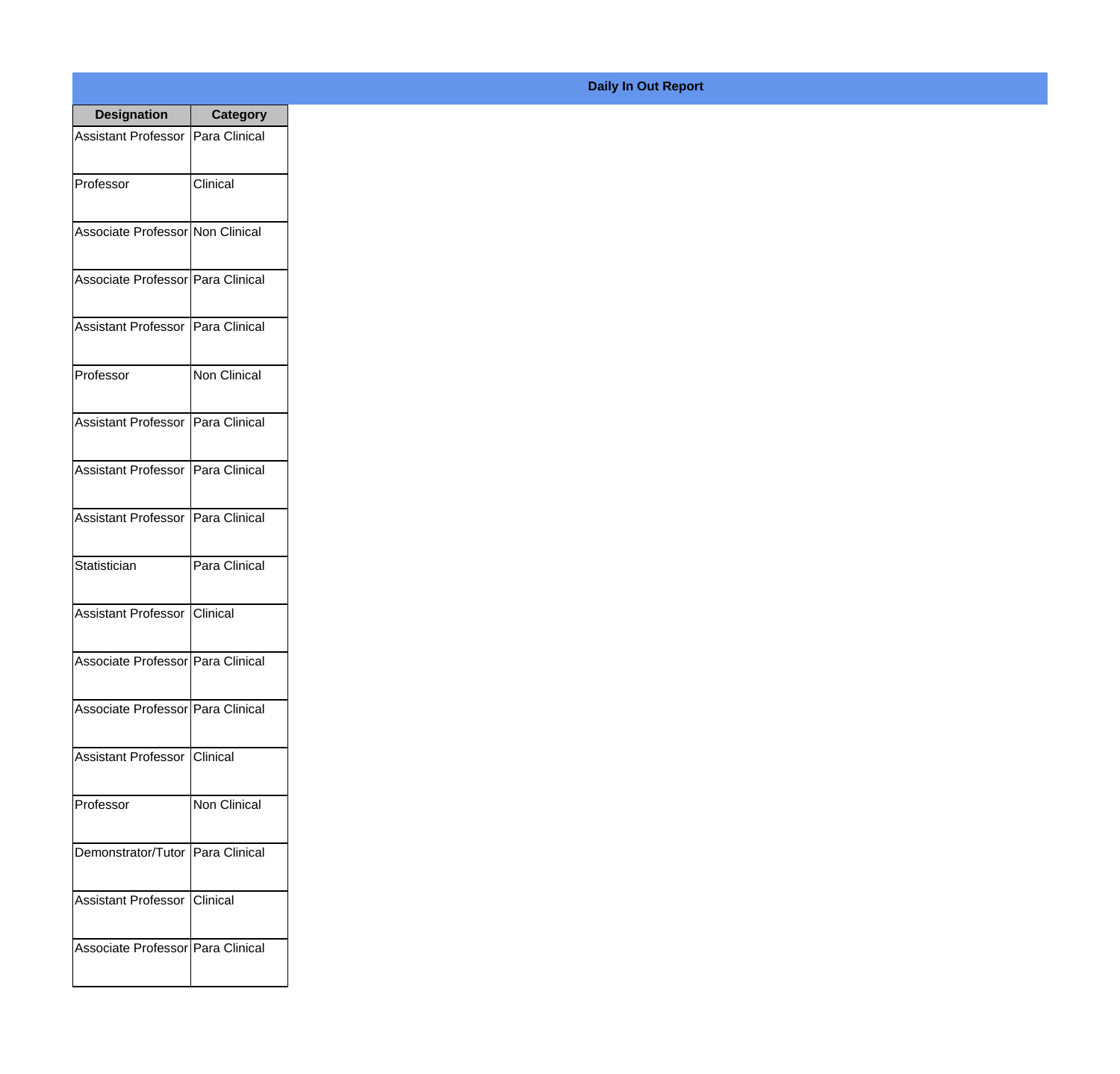|                                                   |                                                        |             | <b>Daily In Out Report</b> |          |       |   |                             |  |
|---------------------------------------------------|--------------------------------------------------------|-------------|----------------------------|----------|-------|---|-----------------------------|--|
| <b>Government</b><br>Medical College,<br>lKhandwa | <b>DR NITESHKUMAR</b><br>IKISHORILAL<br><b>RATHORE</b> | 08 Mar 2022 | 09:39:38                   | 18:27:39 | 08:48 | P | Pharmacology                |  |
| <b>Government</b><br>Medical College,<br>Khandwa  | <b>DR PRIYESH</b><br>IMARSKOLE                         | 08 Mar 2022 | 10:42:52                   | 17:41:42 | 06:59 | P | Community<br>Medicine       |  |
| Government<br>Medical College,<br>Khandwa         | <b>DR SANGEETA</b><br><b>CHINCHOLE</b>                 | 08 Mar 2022 | 10:12:08                   |          | 00:00 | E | Physiology                  |  |
| <b>Government</b><br>Medical College,<br>Khandwa  | DR SUNIL BAJOLIYA                                      | 08 Mar 2022 | 14:16:14                   |          | 00:00 | E | OTO-Rhiono-<br>Laryngology  |  |
| Government<br>Medical College,<br>Khandwa         | DR NISHA MANDLOI<br><b>PANWAR</b>                      | 08 Mar 2022 | 10:40:22                   | 17:32:55 | 06:52 | P | Obstetrics &<br>Gynaecology |  |
| Government<br>Medical College,<br>Khandwa         | <b>DR MUKTESHWARI</b><br>IGUPTA                        | 08 Mar 2022 | 11:34:04                   |          | 00:00 | E | Pharmacology                |  |
| Government<br>Medical College,<br><b>Khandwa</b>  | DR YASHPAL RAY                                         | 08 Mar 2022 | 11:15:59                   |          | 00:00 | E | Anatomy                     |  |
| Government<br>Medical College,<br>Khandwa         | RENU<br><b>WAGHMARE</b>                                | 08 Mar 2022 | 12:03:52                   | 19:35:13 | 07:32 | P | Community<br>Medicine       |  |